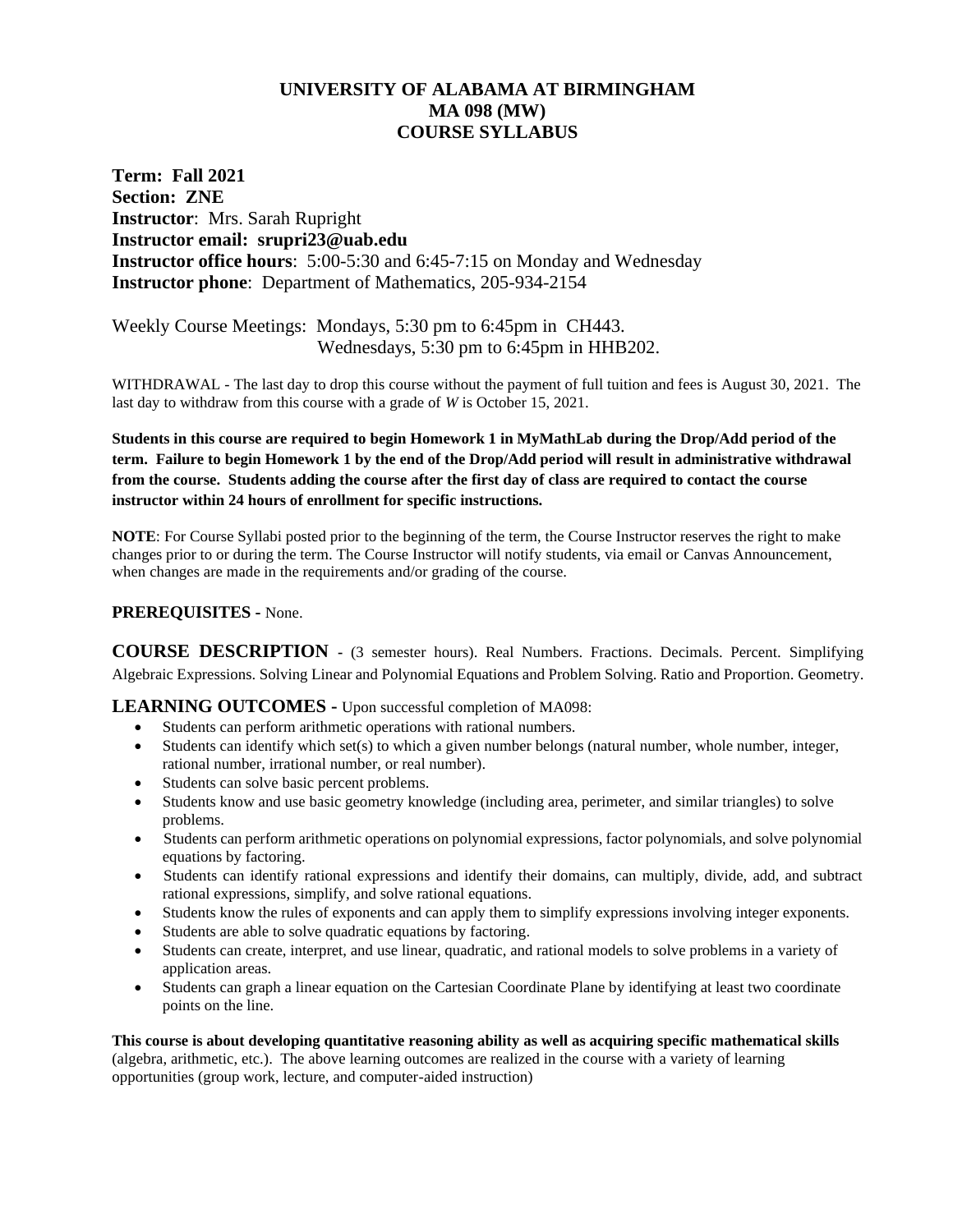**MATERIALS:** The MyMathLab access code is required and is available through Canvas with the First Day Access Program. Use the *Course Materials* link in Canvas to see your access code for MyMathLab.

To enhance your learning experience and provide affordable access to the right course material, this course is part of an inclusive access model called First Day. You can easily access the required materials for this course at a discounted price, and benefit from single sign-on access with no codes required in Canvas. UAB will bill you at the discounted price as a course charge for this course. The charge should show as *Book Charges First Day* on the student's account in Banner.

It is **NOT recommended that students Opt-Out**, as these materials are required to complete the course. You can choose to Opt-Out on the first day of class, but you will be responsible for purchasing your course materials at the full retail price and access to your materials may be suspended. For more information and FAQs go t[o customercare.bncollege.com.](https://customercare.bncollege.com/hc/en-us)

#### **Accessing MyMathLab the first time to set up your account:**

**TO SET UP YOUR MYMATHLAB ACCESS for this course, you must go to your Canvas course and click on "MyLabs & Mastering" on the left side of your Canvas home page. This must be done in Canvas. The access code is available under the** *Course Materials* **link in Canvas** All Homework, Quizzes, and Tests for this course are available only in MyMathLab, but **you must access MyMathLab through the MyLabs and Mastering link in Canvas.**

It is not recommended that students opt out of the First Day Access Program (the First Day Access offers special pricing). If a student opts out, the access code may be purchased as a printed code, Buy Now (credit card required), OR Pay Later (allows temporary access, no extensions when it expires)\*.

\***Once Pay Later (Temporary Access) has expired, you will be prompted to choose Access Code or Buy Now. You will no longer have access to your course materials and assignments in MyMathLab until you enter your code or purchase it.** Please note that there will be **NO EXTENSIONS for missed homework, quiz, or test deadlines due to failure to purchase access to your online materials**

## **STUDENT EXPECTATIONS STATEMENT**

The Course Syllabus and Schedule serve as a Contract by which the student must comply. An excuse of "not knowing" information covered in these documents is not an acceptable excuse for making mistakes in this class.

- Students are required to complete weekly assignments and learning activities by the deadline. All deadlines are based on CENTRAL TIME. **There are NO EXTENSIONS of DEADLINES**. See the class schedule for details.
- Students are expected to maintain an active BlazerNet account. All official correspondence will be sent ONLY to the @UAB edu email address.
- Students are expected to read the Schedule and Syllabus for this class in Canvas.
- Students are expected to check their UAB email daily and respond within 48 hours to instructor emails.
- **Students are expected to have a back-up plan** in the event their computer has operational problems, there is loss of electricity, or there is loss of Internet access. These are not an excuse for late or incomplete submission of assignments, nor are they acceptable reasons for an assignment deadline extension.
- The **Math Learning Lab** (**MLL**) is located in HHB202. For more information on tutoring (including remote Zoom tutoring), go to [http://www.uab.edu/cas/mathematics/mll.](http://www.uab.edu/cas/mathematics/mll)
- **Students are expected to review their grades and participation** by clicking on Check Your Grade in MyMathLab [\(https://secure.cas.uab.edu/mll/db\)](https://secure.cas.uab.edu/mll/db) **on a regular basis.**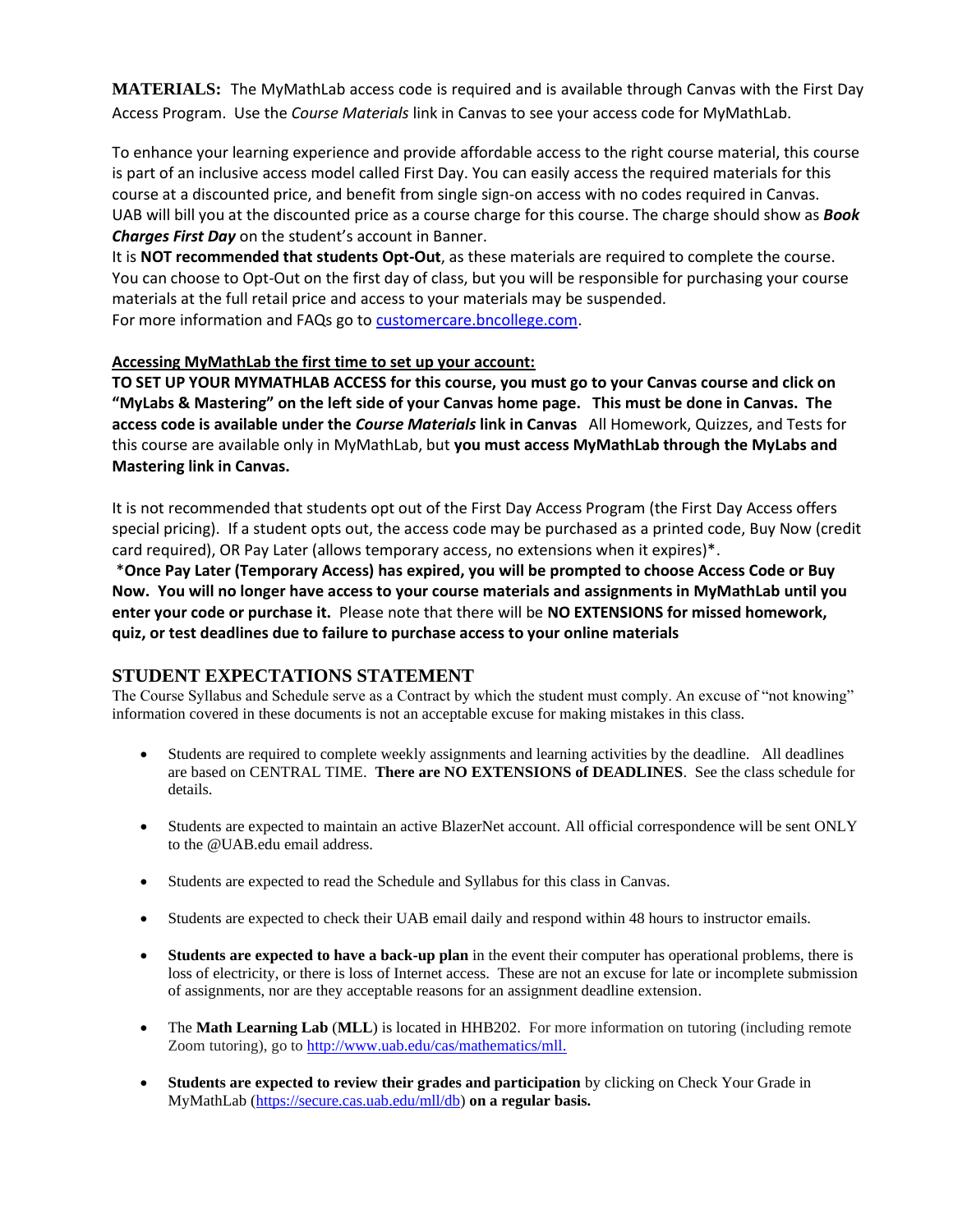## **TECHNOLOGY REQUIREMENTS -** Students must have:

- A UAB email account that can be accessed on a daily basis.
- Email software capable of sending and receiving attached files.
- Updated virus protection software, installed and active, to prevent the spread of viruses via the Internet and email.
- Equipment that fully supports the Canvas Learning Management System and MyMathLab.

**CLASS SCHEDULE** – See Canvas for all assignment deadlines.

**COURSE STRUCTURE -** This course is primarily computer-based. Students must have reliable access to **BlazerNet** so they can work on their assignments in MyMathLab and Canvas. All assignments are shown on your Canvas course calendar.

**SUPPLEMENTAL REVIEW HOMEWORK:** This homework assignment is worth 16 points and is an independent assignment that allows students to work on pre-algebra skills needed for success in this course. The Supplemental Homework assignment is open on the first day of the semester and students may work on this assignment up until the deadline (see Canvas for details).

**LESSON PREPS:** There are 12 lesson prep assignments in MyMathLab and each assignment is worth 2 points**. The purpose of the lesson prep is to give a brief introduction to each lesson in advance of the instructor's discussion of the related material in class.** Students should complete each lesson prep before beginning the corresponding homework assignment. For example, Lesson 1 prep should be completed before beginning Homework 1. Lesson preps must be completed by the posted deadlines.

**HOMEWORK**: There are 12 homework assignments and each is worth 10 points. Homework is completed and submitted in MyMathLab. *An unlimited number of attempts can be made on each homework problem* before the deadline, so students should be able to earn 100% on ALL HOMEWORK. If a problem is marked with a red (X) as incorrect, then the student can click on *Similar Exercise* at the bottom of the page and work another problem correctly for full credit (before the deadline). Students can go in and out of the homework as many times as they like before the deadline (all of the work is automatically saved). Students earn points for homework completed on or before the due date. All homework is available at the beginning of the term, so students may work ahead as much as they like. **There are NO EXTENSIONS or make ups for missed homework because the work can and SHOULD BE completed IN ADVANCE of the deadlines.**

**After the due date, students can review homework assignments and work similar exercises, but they can get only 50% credit for the work.**

**QUIZZES**: There are 12 Quizzes that are required, and each is worth 10 points. Quizzes are completed and submitted in MyMathLab. Once a Quiz is submitted in MyMathLab, it is scored and a percentage is given. Students take the Quizzes on their own schedule, but they can only earn the Quiz points if the Quiz is taken on or before the due date. **Students must complete the Quizzes BY THEMSEVLES without any assistance from another person**. The Quizzes are timed, and they **must be taken in one sitting within 30 minutes**. Students cannot exit the Quiz or that will count as one of their attempts. Each quiz can be taken twice, and the highest score attained will count. All Quizzes are available at the beginning of the term, so students may work ahead as much as they like. **There are NO EXTENSIONS or make ups for missed Quizzes because the work can and SHOULD BE completed IN ADVANCE of the deadlines.**

**WEEKLY ATTENDANCE:** Students will earn 6 points per week for attendance with 2 points for lab meetings and a total of 4 points per week for class meetings. Students will sign a roll sheet at the beginning of each meeting. Students must be on time to class and stay for the entire meeting to earn attendance points for that meeting. No partial attendance points are awarded for late arrival or early departure from a meeting.

**Students with Covid-related reasons for missing a class meeting must go through UAB's Student Health Service's process for an excused absence due to isolation or quarantine. You should log into your UAB Student Health Patient Portal to begin this process. Students must present their written excuse provided by Student Health to**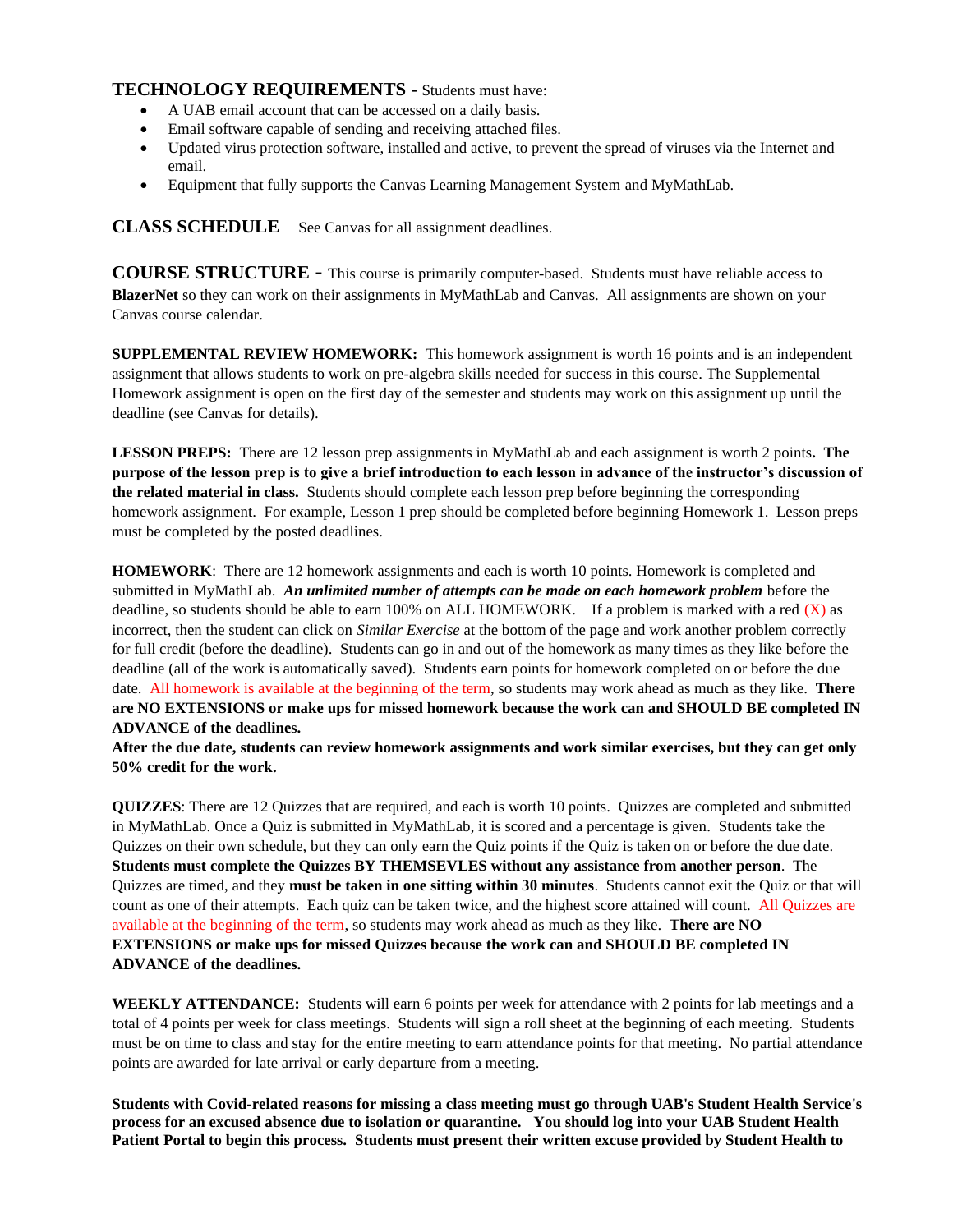**their instructor to schedule a make up session for attendance OR the student may choose to use the extra points earned from the course practice tests to replace the missed attendance points. If a student misses class for any other reason, the student may earn back the missed points through the course practice test activities.**

**CLASS WARMUPS:** There will be a warmup group activity prior to each new weekly lesson. Each warmup is worth 4 points and must be completed in class. Students are expected to be on time to class in order to participate in the warmup activity. Students will turn in their written work for the warmup activity during class at the direction of their instructor.

**TESTS:** There are five major tests. Tests are completed and submitted in MyMathLab. Each test is worth 120 points. Once the test is submitted in MyMathLab, it is scored and a percentage is given. The UAB score (out of 120 pts) for the test can be found online at<https://secure.cas.uab.edu/mll/db/> or by clicking on "Check Your Grade" in MyMathLabPlus. **Students must use the MyMathLab calculator or their computer** (Windows/Safari) **scientific calculator during testing**. NO personal calculators are allowed. Students may use scratch paper during a test, but no credit is given for work done on the scratch paper. **Students are required to have a government issued photo ID during testing (UAB student ID, driver's license, etc).** 

In the event UAB moves to remote or hybrid learning, students will use ProctorU services for remote testing. Students may test their equipment by going to <https://test-it-out.proctoru.com/> . A webcam is required. **Note that the following cannot be used for testing with ProctorU:** Chromebooks, Tablets, Linux operating systems, Virtual machines, Windows 10 in S mode, Surface RT.

**Practice Tests** are 5 Reviews (one for each test), and they count as *extra points* towards your total points. Each Review is worth 5 points. Reviews are completed and submitted in MyMathLab. Once a Review for a Test is submitted in MyMathLab, it is scored and a percentage is given. The percentage will be converted to points and will be included in the student's total points. Students take the practice tests on their own schedule. A practice test is due on the same date as the associated test. **Students must complete the Reviews BY THEMSEVLES without any assistance from another person. The practice tests are NOT timed, and students may go in and out of them until they are ready to submit.** Each Review may be taken an unlimited amount of times, and the highest score attained will count.

**Students will take the course tests in the Math Learning Lab in HHB202** on the scheduled lab meeting date for each test (see the course schedule for each test date).

**COURSE GRADES -** Students earn their grade in the course by accumulating points. There is a maximum of 1000 points available. No points are available after the Final Exam is taken, so students should earn as many points as possible throughout the semester by completing all assignments by the deadline. NO late assignments are accepted or allowed, and no adjustments will be made. Note that **FINAL GRADES are awarded by TOTAL POINTS EARNED**, NOT by percentages

All assignment grades will be posted and maintained in the math department database, which can be accessed in by going t[o https://secure.cas.uab.edu/mll/db/.](https://secure.cas.uab.edu/mll/db/) **See the following tables for point and grade distribution:**

| <b>Grade Element</b>                 | <b>Max Pts per</b> | No. of             | <b>Total Points</b> |
|--------------------------------------|--------------------|--------------------|---------------------|
|                                      | <b>Assignment</b>  | <b>Assignments</b> |                     |
| <b>Homework</b>                      | 10                 | 12                 | 120                 |
| <b>Supplemental Review HW</b>        | 16                 |                    | 16                  |
| <b>Lesson Preps</b>                  | ◠                  | 12                 | 24                  |
| <b>Quizzes</b>                       | 10                 | 12                 | 120                 |
| <b>Class Warmups</b>                 | 4                  | 12                 | 48                  |
| <b>Weekly Attendance</b>             | 6                  | 12                 | 72                  |
| <b>Tests</b>                         | 120                | 5                  | 600                 |
| <b>Total</b>                         |                    |                    | 1000                |
| <b>Practice Tests (Extra Points)</b> |                    |                    | 25                  |